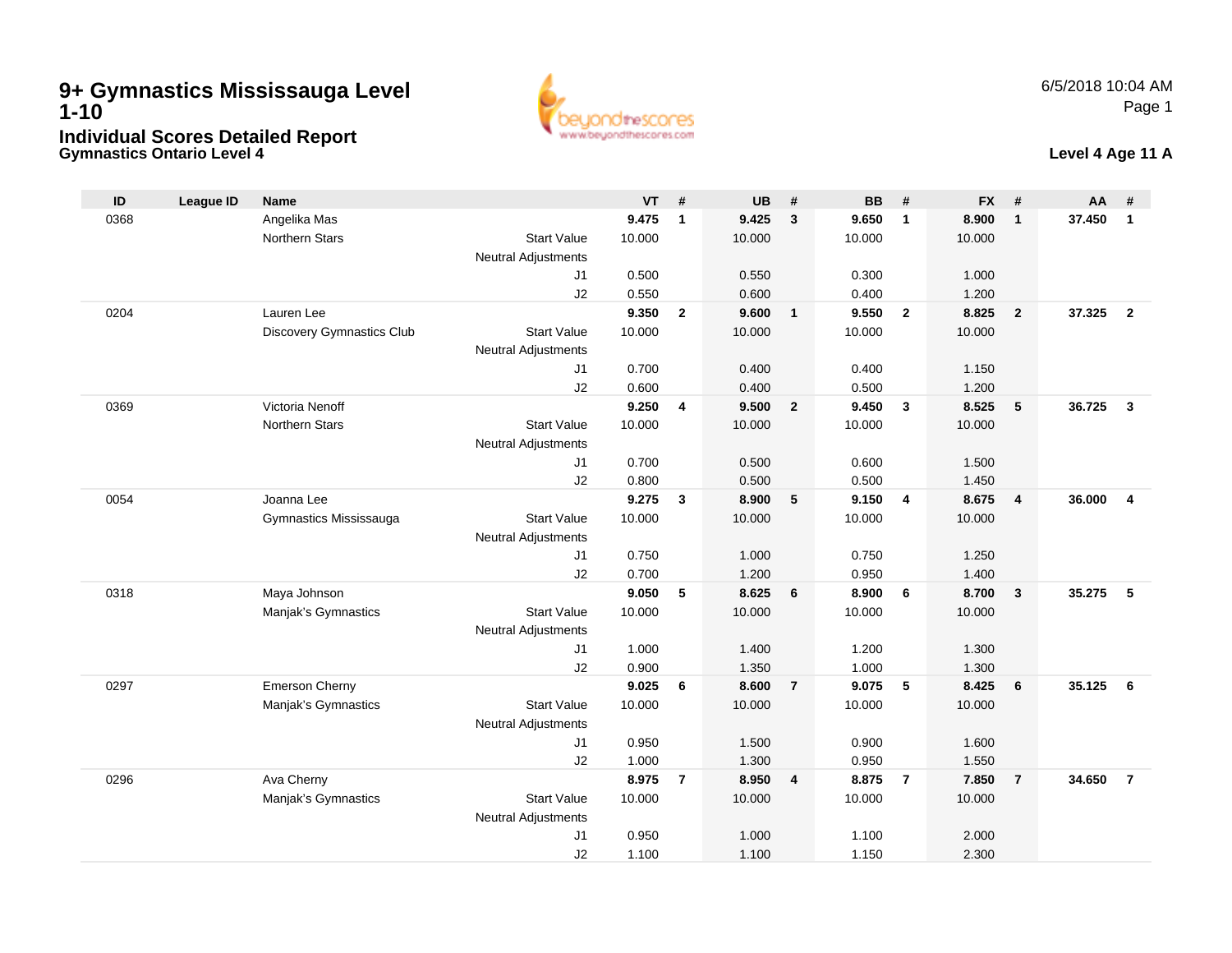

#### **Gymnastics Ontario Level 4**

#### **ID League ID Name VT # UB # BB # FX # AA #** 0203 Sarah Paloma-Aviado **9.325 <sup>3</sup> 9.300 <sup>1</sup> 9.700 <sup>1</sup> 9.225 <sup>1</sup> 37.550 <sup>1</sup>** Discovery Gymnastics Club Start Value 10.000 10.000 10.000 10.000 Neutral Adjustments J1 0.650 0.650 0.250 0.800 J2 0.700 0.750 0.350 0.750 0371 Alexa Forrest **9.200 <sup>5</sup> 9.150 <sup>2</sup> 9.500 <sup>2</sup> 9.025 <sup>2</sup> 36.875 <sup>2</sup>** Northern Stars Start Valuee 10.000 10.000 10.000 10.000 Neutral Adjustments J1 0.800 0.950 0.500 1.000 J2 0.800 0.750 0.500 0.950 0202 Eliat Goldwasser **9.500 <sup>1</sup> 8.950 <sup>4</sup> 9.175 <sup>4</sup> 8.675 <sup>4</sup> 36.300 <sup>3</sup>** Discovery Gymnastics Club Start Value 10.000 10.000 10.000 10.000 Neutral Adjustments J1 0.500 1.150 0.900 1.200 J2 0.500 0.950 0.750 1.450 0303 Kayla Morris **9.375 <sup>2</sup> 8.975 <sup>3</sup> 9.050 <sup>7</sup> 8.650 <sup>5</sup> 36.050 <sup>4</sup>** Manjak's Gymnastics Start Valuee 10.000 10.000 10.000 10.000 Neutral Adjustments J1 0.650 1.150 1.000 1.450 J2 0.600 0.900 0.900 1.250 0201 Brooke Borden **9.225 <sup>4</sup> 8.875 <sup>5</sup> 9.150 <sup>5</sup> 8.650 <sup>5</sup> 35.900 <sup>5</sup>** Discovery Gymnastics Club Start Value 10.000 10.000 10.000 10.000 Neutral Adjustments J1 0.800 1.000 0.800 1.250 J2 0.750 1.250 0.900 1.450 0104 Norah Fearon **9.325 <sup>3</sup> 8.950 <sup>4</sup> 9.425 <sup>3</sup> 8.050 <sup>6</sup> 35.750 <sup>6</sup>** GW Elites Start Valuee 10.000 10.000 10.000 10.000 Neutral AdjustmentsJ1 0.650 1.100 0.550 1.950 J2 0.700 1.000 0.600 1.950 0289 Laila Strybos **8.975 <sup>6</sup> 8.625 <sup>6</sup> 9.125 <sup>6</sup> 8.800 <sup>3</sup> 35.525 <sup>7</sup>** Manjak's Gymnastics Start Valuee 10.000 10.000 10.000 10.000 Neutral Adjustments J1 1.050 1.350 0.900 1.100 J21.000 1.400 0.850 1.300

### **Level 4 Age 11 B**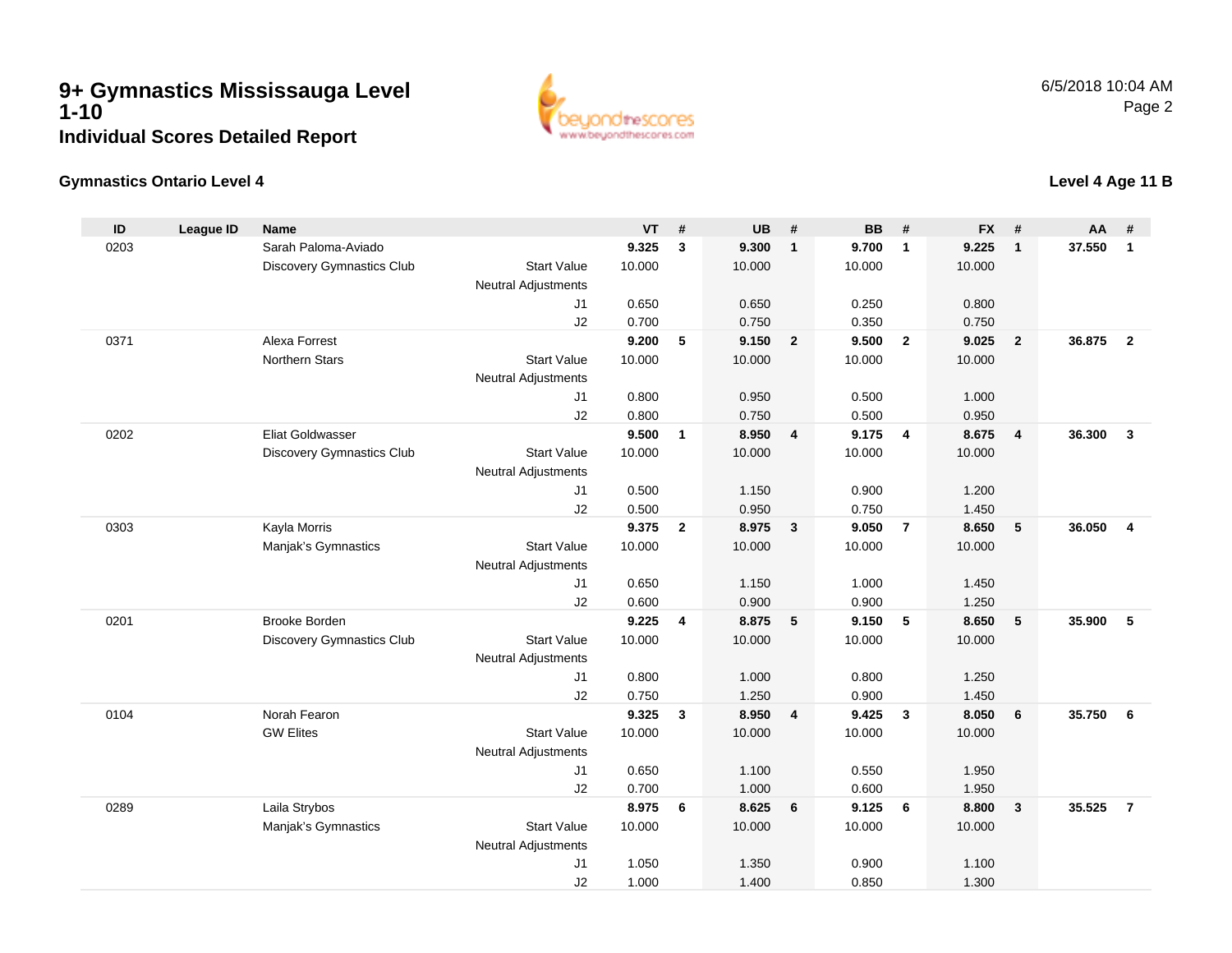

#### **Gymnastics Ontario Level 4**

| ID   | <b>League ID</b> | <b>Name</b>               |                                              | <b>VT</b> | #              | <b>UB</b> | #                       | <b>BB</b> | #              | <b>FX</b> | #              | AA     | #              |
|------|------------------|---------------------------|----------------------------------------------|-----------|----------------|-----------|-------------------------|-----------|----------------|-----------|----------------|--------|----------------|
| 0039 |                  | Julia Silva               |                                              | 9.225     | $\mathbf{3}$   | 8.900     | 5                       | 9.250     | $\mathbf{1}$   | 8.975     | $\overline{1}$ | 36.350 | $\overline{1}$ |
|      |                  | Gymnastics Mississauga    | <b>Start Value</b>                           | 10.000    |                | 10.000    |                         | 10.000    |                | 10.000    |                |        |                |
|      |                  |                           | Neutral Adjustments                          |           |                |           |                         |           |                |           |                |        |                |
|      |                  |                           | J1                                           | 0.850     |                | 1.150     |                         | 0.750     |                | 1.000     |                |        |                |
|      |                  |                           | J2                                           | 0.700     |                | 1.050     |                         | 0.750     |                | 1.050     |                |        |                |
| 0209 |                  | Ela Rogalla               |                                              | 9.450     | $\mathbf{1}$   | 9.750     | $\overline{1}$          | 8.725     | 6              | 8.325     | $\mathbf{3}$   | 36.250 | $\overline{2}$ |
|      |                  | Discovery Gymnastics Club | <b>Start Value</b>                           | 10.000    |                | 10.000    |                         | 10.000    |                | 10.000    |                |        |                |
|      |                  |                           | <b>Neutral Adjustments</b><br>J <sub>1</sub> | 0.550     |                | 0.250     |                         | 1.300     |                | 1.600     |                |        |                |
|      |                  |                           | J2                                           | 0.550     |                | 0.250     |                         | 1.250     |                | 1.750     |                |        |                |
| 0370 |                  | Isabella Campobasso       |                                              | 9.200     | 4              | 9.400     | $\overline{2}$          | 8.925     | 4              | 8.450     | $\overline{2}$ | 35.975 | $\mathbf{3}$   |
|      |                  | <b>Northern Stars</b>     | <b>Start Value</b>                           | 10.000    |                | 10.000    |                         | 10.000    |                | 10.000    |                |        |                |
|      |                  |                           | <b>Neutral Adjustments</b>                   |           |                |           |                         |           |                |           |                |        |                |
|      |                  |                           | J <sub>1</sub>                               | 0.800     |                | 0.550     |                         | 1.150     |                | 1.450     |                |        |                |
|      |                  |                           | J2                                           | 0.800     |                | 0.650     |                         | 1.000     |                | 1.650     |                |        |                |
| 0040 |                  | Ela Latincic              |                                              | 9.275     | $\overline{2}$ | 9.075     | $\overline{\mathbf{3}}$ | 9.200     | $\overline{2}$ | 8.200     | $\sqrt{5}$     | 35.750 | $\overline{4}$ |
|      |                  | Gymnastics Mississauga    | <b>Start Value</b>                           | 10.000    |                | 10.000    |                         | 10.000    |                | 10.000    |                |        |                |
|      |                  |                           | <b>Neutral Adjustments</b>                   |           |                |           |                         |           |                |           |                |        |                |
|      |                  |                           | J1                                           | 0.700     |                | 0.850     |                         | 0.700     |                | 1.650     |                |        |                |
|      |                  |                           | J2                                           | 0.750     |                | 1.000     |                         | 0.900     |                | 1.950     |                |        |                |
| 0301 |                  | Jaydah Mah                |                                              | 9.100     | 5              | 8.600     | 6                       | 8.850     | - 5            | 8.225     | $\overline{4}$ | 34.775 | - 5            |
|      |                  | Manjak's Gymnastics       | <b>Start Value</b>                           | 10.000    |                | 10.000    |                         | 10.000    |                | 10.000    |                |        |                |
|      |                  |                           | Neutral Adjustments<br>J1                    | 0.900     |                | 1.250     |                         | 1.100     |                | 1.900     |                |        |                |
|      |                  |                           | J2                                           | 0.900     |                | 1.550     |                         | 1.200     |                | 1.650     |                |        |                |
| 0208 |                  | Rachel Osborne            |                                              | 8.950     | 6              | 7.925     | $\overline{7}$          | 9.150     | $\mathbf{3}$   | 7.700     | 6              | 33.725 | 6              |
|      |                  | Discovery Gymnastics Club | <b>Start Value</b>                           | 10.000    |                | 10.000    |                         | 10.000    |                | 10.000    |                |        |                |
|      |                  |                           | <b>Neutral Adjustments</b>                   |           |                |           |                         |           |                |           |                |        |                |
|      |                  |                           | J1                                           | 1.100     |                | 2.000     |                         | 0.800     |                | 2.100     |                |        |                |
|      |                  |                           | J2                                           | 1.000     |                | 2.150     |                         | 0.900     |                | 2.500     |                |        |                |
| 0162 |                  | Ariane Beauregard         |                                              | 9.100     | 5              | 8.950     | $\overline{4}$          | 8.200     | 8              | 7.250     | $\overline{7}$ | 33.500 | $\overline{7}$ |
|      |                  | Les Reflexes              | <b>Start Value</b>                           | 10.000    |                | 10.000    |                         | 10.000    |                | 10.000    |                |        |                |
|      |                  |                           | <b>Neutral Adjustments</b>                   |           |                |           |                         | $-0.100$  |                |           |                |        |                |
|      |                  |                           | J1                                           | 1.000     |                | 1.050     |                         | 1.600     |                | 2.600     |                |        |                |
|      |                  |                           | J2                                           | 0.800     |                | 1.050     |                         | 1.800     |                | 2.900     |                |        |                |

#### **Level Age 12+ A**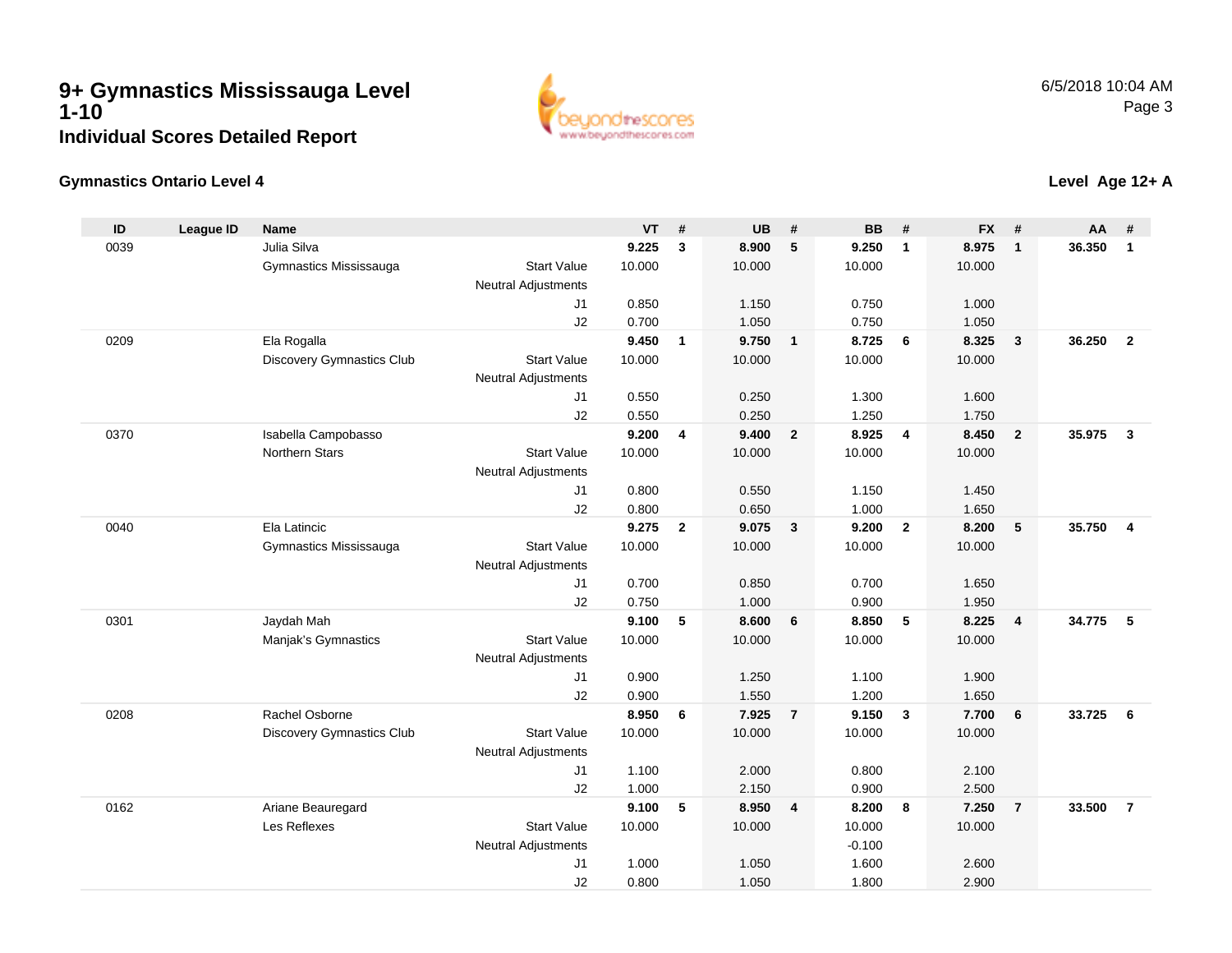# **9+ Gymnastics Mississauga Level 1-10**



#### 6/5/2018 10:04 AMPage 4

|      | Individual Scores Detailed Report | www.beyondthescores.com    |        |        |   |        |        |        |  |
|------|-----------------------------------|----------------------------|--------|--------|---|--------|--------|--------|--|
| 0338 | Lacey Fox                         |                            | 8.725  | 7.700  | 8 | 8.650  | 8.225  | 33.300 |  |
|      | Manjak's Gymnastics               | <b>Start Value</b>         | 10.000 | 10.000 |   | 10.000 | 10.000 |        |  |
|      |                                   | <b>Neutral Adjustments</b> |        |        |   |        |        |        |  |
|      |                                   | J1                         | .250   | 2.400  |   | .400   | 1.700  |        |  |
|      |                                   | J2                         | .300   | 2.200  |   | 300. ا | 1.850  |        |  |

#### **Gymnastics Ontario Level 4**

**Level Age 12+ B**

| ID   | League ID | <b>Name</b>                      |                            | <b>VT</b>    | #              | <b>UB</b>    | #                        | <b>BB</b>    | #                        | <b>FX</b>    | #                        | AA     | #                        |
|------|-----------|----------------------------------|----------------------------|--------------|----------------|--------------|--------------------------|--------------|--------------------------|--------------|--------------------------|--------|--------------------------|
| 0232 |           | Hareet Kaur Gehlon               |                            | <b>X.XXX</b> | --             | <b>X.XXX</b> | $\overline{\phantom{a}}$ | <b>X.XXX</b> | $\overline{\phantom{a}}$ | <b>X.XXX</b> | $\overline{\phantom{a}}$ | 0.000  | $\overline{\phantom{a}}$ |
| 0038 |           | <b>Tristen Tigree</b>            |                            | 9.125        | 3              | 9.650        | $\mathbf{1}$             | 8.925        | $\mathbf{3}$             | 9.375        | $\mathbf{1}$             | 37.075 | $\mathbf{1}$             |
|      |           | Gymnastics Mississauga           | <b>Start Value</b>         | 10.000       |                | 10.000       |                          | 10.000       |                          | 10.000       |                          |        |                          |
|      |           |                                  | <b>Neutral Adjustments</b> |              |                |              |                          | $-0.100$     |                          |              |                          |        |                          |
|      |           |                                  | J1                         | 0.850        |                | 0.400        |                          | 0.950        |                          | 0.600        |                          |        |                          |
|      |           |                                  | J2                         | 0.900        |                | 0.300        |                          | 1.000        |                          | 0.650        |                          |        |                          |
| 0374 |           | Anneke Canning                   |                            | 9.325        | $\mathbf{1}$   | 9.150        | $\mathbf{3}$             | 9.075        | $\overline{2}$           | 8.200        | $\overline{4}$           | 35.750 | $\overline{2}$           |
|      |           | <b>Northern Stars</b>            | <b>Start Value</b>         | 10.000       |                | 10.000       |                          | 10.000       |                          | 10.000       |                          |        |                          |
|      |           |                                  | <b>Neutral Adjustments</b> |              |                |              |                          |              |                          |              |                          |        |                          |
|      |           |                                  | J1                         | 0.600        |                | 0.950        |                          | 0.850        |                          | 1.800        |                          |        |                          |
|      |           |                                  | J2                         | 0.750        |                | 0.750        |                          | 1.000        |                          | 1.800        |                          |        |                          |
| 0212 |           | Sasha Dodo                       |                            | 8.975        | 5              | 8.925        | 5                        | 9.250        | $\overline{1}$           | 8.475        | $\mathbf{3}$             | 35.625 | $\mathbf{3}$             |
|      |           | <b>Discovery Gymnastics Club</b> | <b>Start Value</b>         | 10.000       |                | 10.000       |                          | 10.000       |                          | 10.000       |                          |        |                          |
|      |           |                                  | <b>Neutral Adjustments</b> |              |                |              |                          |              |                          |              |                          |        |                          |
|      |           |                                  | J1                         | 1.100        |                | 1.000        |                          | 0.800        |                          | 1.400        |                          |        |                          |
|      |           |                                  | J2                         | 0.950        |                | 1.150        |                          | 0.700        |                          | 1.650        |                          |        |                          |
| 0308 |           | Alexa Melo                       |                            | 9.150        | $\overline{2}$ | 8.675        | 6                        | 8.700        | $\overline{4}$           | 8.825        | $\overline{2}$           | 35.350 | $\overline{\mathbf{4}}$  |
|      |           | Manjak's Gymnastics              | <b>Start Value</b>         | 10.000       |                | 10.000       |                          | 10.000       |                          | 10.000       |                          |        |                          |
|      |           |                                  | <b>Neutral Adjustments</b> |              |                |              |                          | $-0.200$     |                          |              |                          |        |                          |
|      |           |                                  | J1                         | 0.950        |                | 1.400        |                          | 1.000        |                          | 1.350        |                          |        |                          |
|      |           |                                  | J2                         | 0.750        |                | 1.250        |                          | 1.200        |                          | 1.000        |                          |        |                          |
| 0305 |           | Hailee Horsman                   |                            | 9.075        | 4              | 9.000        | 4                        | 8.650        | 5                        | 8.075        | 5                        | 34.800 | 5                        |
|      |           | Manjak's Gymnastics              | <b>Start Value</b>         | 10.000       |                | 10.000       |                          | 10.000       |                          | 10.000       |                          |        |                          |
|      |           |                                  | <b>Neutral Adjustments</b> |              |                |              |                          |              |                          |              |                          |        |                          |
|      |           |                                  | J <sub>1</sub>             | 1.000        |                | 1.100        |                          | 1.250        |                          | 1.850        |                          |        |                          |
|      |           |                                  | J2                         | 0.850        |                | 0.900        |                          | 1.450        |                          | 2.000        |                          |        |                          |
| 0221 |           | Heidi Davidson                   |                            | 8.925        | 6              | 9.225        | $\overline{2}$           | 8.500        | 6                        | 7.625        | 6                        | 34.275 | 6                        |
|      |           | <b>GW Elites</b>                 | <b>Start Value</b>         | 10.000       |                | 10.000       |                          | 10.000       |                          | 10.000       |                          |        |                          |
|      |           |                                  | <b>Neutral Adjustments</b> |              |                |              |                          |              |                          |              |                          |        |                          |
|      |           |                                  | J1                         | 1.050        |                | 0.750        |                          | 1.450        |                          | 2.500        |                          |        |                          |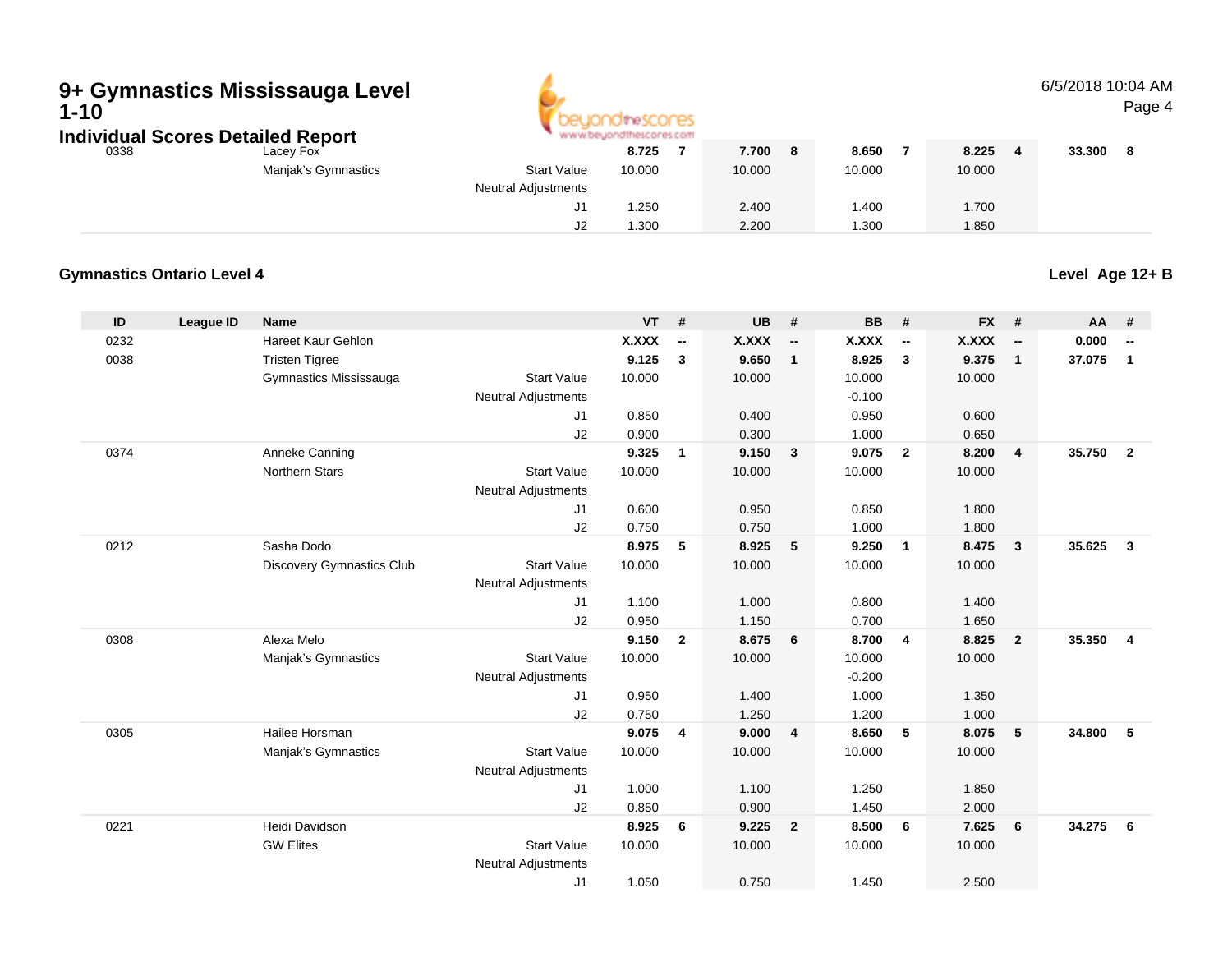

#### 6/5/2018 10:04 AMPage 5

|      | Individual Scores Detailed Report |                            | " www.beyondthescores.com |        |         |        |        |  |
|------|-----------------------------------|----------------------------|---------------------------|--------|---------|--------|--------|--|
|      |                                   | J2                         | .100،                     | 0.800  | 550ء ا  | 2.250  |        |  |
| 0373 | Jordan Brown                      |                            | 9.125                     | 8.600  | 8.700 4 | 7.500  | 33.925 |  |
|      | Northern Stars                    | <b>Start Value</b>         | 10.000                    | 10.000 | 10.000  | 10.000 |        |  |
|      |                                   | <b>Neutral Adjustments</b> |                           |        |         |        |        |  |
|      |                                   | J1.                        | 0.900                     | 1.450  | 1.400   | 2.400  |        |  |
|      |                                   | J2                         | 0.850                     | 1.350  | 1.200   | 2.600  |        |  |

#### **Gymnastics Ontario Level 4**

**ID League ID Name VT # UB # BB # FX # AA #** 0215 Liz Shmuilov **9.125 <sup>6</sup> 9.275 <sup>2</sup> 9.500 <sup>1</sup> 9.075 <sup>1</sup> 36.975 <sup>1</sup>** Discovery Gymnastics Club Start Value 10.000 10.000 10.000 10.000 Neutral Adjustments J1 0.950 0.800 0.400 0.900 J2 0.800 0.650 0.600 0.950 0214 Eliana Rosenberg **9.325 <sup>2</sup> 9.550 <sup>1</sup> 9.450 <sup>2</sup> 8.050 <sup>5</sup> 36.375 <sup>2</sup>** Discovery Gymnastics Club Start Value 10.000 10.000 10.000 10.000 Neutral Adjustments J1 0.650 0.400 0.500 1.800 J2 0.700 0.500 0.600 2.100 0375 Tess Smith **9.200 <sup>4</sup> 8.925 <sup>4</sup> 9.350 <sup>3</sup> 8.025 <sup>6</sup> 35.500 <sup>3</sup>** Northern Stars Start Valuee 10.000 10.000 10.000 10.000 Neutral AdjustmentsJ1 0.800 1.000 0.600 1.900 J2 0.800 1.150 0.700 2.050 0216 Isabella Ruffolo **9.400 <sup>1</sup> 9.125 <sup>3</sup> 8.350 <sup>5</sup> 8.550 <sup>2</sup> 35.425 <sup>4</sup>** Discovery Gymnastics Club Start Value 10.000 10.000 10.000 10.000 Neutral Adjustments J1 0.600 1.000 1.750 1.450 J2 0.600 0.750 1.550 1.450 0101 Mackenzie Walker **9.275 <sup>3</sup> 8.850 <sup>5</sup> 8.800 <sup>4</sup> 8.200 <sup>4</sup> 35.125 <sup>5</sup>** GW Elites Start Valuee 10.000 10.000 10.000 10.000 Neutral Adjustments $-0.100$ 1.000 J1 0.650 1.200 1.000 1.650 J2 0.800 1.100 1.200 1.950 0307 Hannah Charum **9.125 <sup>6</sup> 8.550 <sup>8</sup> 8.300 <sup>6</sup> 8.550 <sup>2</sup> 34.525 <sup>6</sup>** Manjak's Gymnastics Start Valuee 10.000 10.000 10.000 10.000 Neutral Adjustments J10.850 1.400 1.800 1.450

**Level Age 12+ C**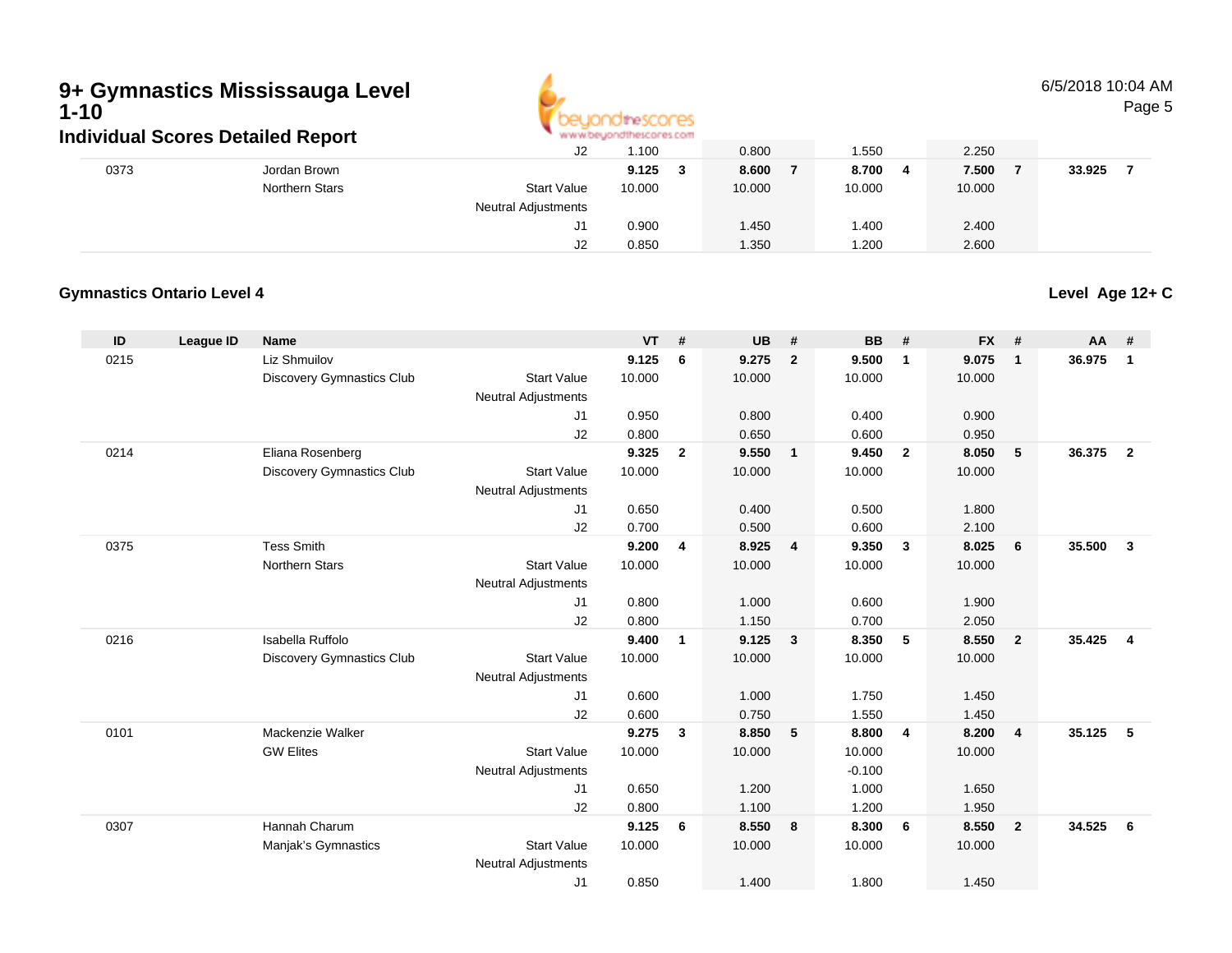# **9+ Gymnastics Mississauga Level 1-10**



6/5/2018 10:04 AMPage 6

|      | Individual Scores Detailed Report |                            | www.beyondthescores.com |     |         |          |        |     |        |    |
|------|-----------------------------------|----------------------------|-------------------------|-----|---------|----------|--------|-----|--------|----|
|      |                                   | J2                         | 0.900                   |     | 1.500   | 1.600    | 1.450  |     |        |    |
| 0220 | Madalyn Stachow                   |                            | 9.175                   | -5  | 8.775 7 | 8.025 7  | 8.500  | - 3 | 34.475 |    |
|      | <b>GW Elites</b>                  | <b>Start Value</b>         | 10.000                  |     | 10.000  | 10.000   | 10.000 |     |        |    |
|      |                                   | <b>Neutral Adjustments</b> |                         |     |         | $-0.100$ |        |     |        |    |
|      |                                   | J1                         | 0.850                   |     | 1.300   | 1.900    | 1.600  |     |        |    |
|      |                                   | J2                         | 0.800                   |     | 1.150   | 1.850    | 1.400  |     |        |    |
| 0133 | Alicia Roy                        |                            | 9.275                   | - 3 | 8.825 6 | 8.300 6  | 7.400  | - 7 | 33.800 | -8 |
|      | Gymbly                            | <b>Start Value</b>         | 10.000                  |     | 10.000  | 10.000   | 10.000 |     |        |    |
|      |                                   | <b>Neutral Adjustments</b> |                         |     |         | $-0.100$ |        |     |        |    |
|      |                                   | J1                         | 0.750                   |     | 1.250   | 1.600    | 2.600  |     |        |    |
|      |                                   | J2                         | 0.700                   |     | 1.100   | 1.600    | 2.600  |     |        |    |

#### **Gymnastics Ontario Level 4**

**Level 4 Age 9-10 A**

| ID   | League ID | <b>Name</b>               |                     | <b>VT</b> | #              | <b>UB</b> | #                       | <b>BB</b> | #                       | <b>FX</b> | #              | <b>AA</b> | #              |
|------|-----------|---------------------------|---------------------|-----------|----------------|-----------|-------------------------|-----------|-------------------------|-----------|----------------|-----------|----------------|
| 0367 |           | Cadence Aubin             |                     | 9.400     | $\overline{2}$ | 9.000     | $\overline{2}$          | 9.450     | 3                       | 9.000     | $\overline{2}$ | 36.850    | $\mathbf 1$    |
|      |           | <b>Northern Stars</b>     | <b>Start Value</b>  | 10.000    |                | 10.000    |                         | 10.000    |                         | 10.000    |                |           |                |
|      |           |                           | Neutral Adjustments |           |                |           |                         |           |                         |           |                |           |                |
|      |           |                           | J1                  | 0.600     |                | 1.000     |                         | 0.500     |                         | 1.000     |                |           |                |
|      |           |                           | J2                  | 0.600     |                | 1.000     |                         | 0.600     |                         | 1.000     |                |           |                |
| 0193 |           | Maya Dalmao-Caton         |                     | 9.475     | $\mathbf 1$    | 8.450     | $\overline{4}$          | 9.550     | $\overline{1}$          | 8.950     | $\mathbf{3}$   | 36.425    | $\overline{2}$ |
|      |           | Discovery Gymnastics Club | <b>Start Value</b>  | 10.000    |                | 10.000    |                         | 10.000    |                         | 10.000    |                |           |                |
|      |           |                           | Neutral Adjustments |           |                |           |                         |           |                         |           |                |           |                |
|      |           |                           | J1                  | 0.500     |                | 1.500     |                         | 0.400     |                         | 0.950     |                |           |                |
|      |           |                           | J2                  | 0.550     |                | 1.600     |                         | 0.500     |                         | 1.150     |                |           |                |
| 0052 |           | <b>Beth Chow</b>          |                     | 9.025     | 3              | 9.050     | $\overline{\mathbf{1}}$ | 8.925     | -5                      | 9.050     | $\mathbf{1}$   | 36.050    | 3              |
|      |           | Gymnastics Mississauga    | <b>Start Value</b>  | 10.000    |                | 10.000    |                         | 10.000    |                         | 10.000    |                |           |                |
|      |           |                           | Neutral Adjustments |           |                |           |                         |           |                         |           |                |           |                |
|      |           |                           | J1                  | 0.950     |                | 1.000     |                         | 1.050     |                         | 0.800     |                |           |                |
|      |           |                           | J2                  | 1.000     |                | 0.900     |                         | 1.100     |                         | 1.100     |                |           |                |
| 0295 |           | <b>Riley Monsour</b>      |                     | 8.900     | 5              | 9.050     | $\overline{\mathbf{1}}$ | 9.200     | $\overline{4}$          | 8.575     | $\overline{4}$ | 35.725    | $\overline{4}$ |
|      |           | Manjak's Gymnastics       | <b>Start Value</b>  | 10.000    |                | 10.000    |                         | 10.000    |                         | 10.000    |                |           |                |
|      |           |                           | Neutral Adjustments |           |                |           |                         |           |                         |           |                |           |                |
|      |           |                           | J1                  | 1.150     |                | 1.100     |                         | 0.850     |                         | 1.400     |                |           |                |
|      |           |                           | J2                  | 1.050     |                | 0.800     |                         | 0.750     |                         | 1.450     |                |           |                |
| 0293 |           | Cali Duggan               |                     | 8.575     | 6              | 8.675     | $\mathbf{3}$            | 9.500     | $\overline{\mathbf{2}}$ | 8.300     | 6              | 35.050    | 5              |
|      |           | Manjak's Gymnastics       | <b>Start Value</b>  | 10.000    |                | 10.000    |                         | 10.000    |                         | 10.000    |                |           |                |
|      |           |                           | Neutral Adjustments |           |                |           |                         |           |                         |           |                |           |                |
|      |           |                           | J1                  | 1.350     |                | 1.250     |                         | 0.500     |                         | 1.600     |                |           |                |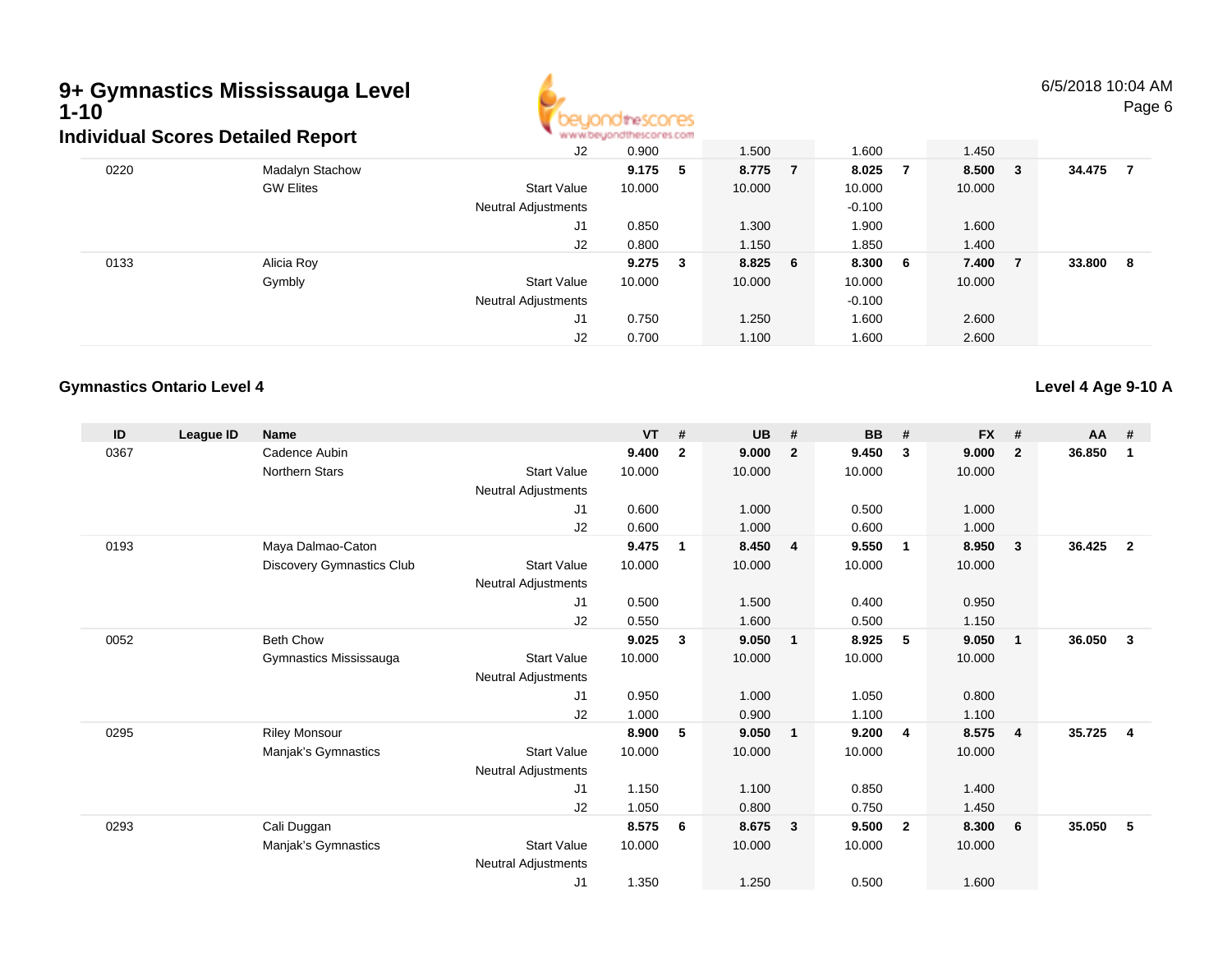

### 6/5/2018 10:04 AM

Page 7

|      | individual Scores Detailed Report |                            | WAS ALDESDED THESE OF 62 FOUR |        |              |        |        |
|------|-----------------------------------|----------------------------|-------------------------------|--------|--------------|--------|--------|
|      |                                   | J2                         | .500                          | 1.400  | 0.500        | 1.800  |        |
| 0292 | Sienna Das                        |                            | 8.975                         | 7.625  | 8.225<br>- 6 | 8.450  | 33.275 |
|      | Manjak's Gymnastics               | <b>Start Value</b>         | 10.000                        | 10.000 | 10.000       | 10.000 |        |
|      |                                   | <b>Neutral Adjustments</b> |                               |        | $-0.200$     |        |        |
|      |                                   | J1                         | 1.050                         | 2.400  | .500         | 1.500  |        |
|      |                                   | J2                         | 1.000                         | 2.350  | 1.650        | 1.600  |        |

#### **Gymnastics Ontario Level 4**

**Level 4 Age 9-10 B**

| ID   | League ID | <b>Name</b>             |                                  | <b>VT</b> | #              | <b>UB</b> | #              | <b>BB</b> | #              | <b>FX</b> | #                       | <b>AA</b> | #                       |
|------|-----------|-------------------------|----------------------------------|-----------|----------------|-----------|----------------|-----------|----------------|-----------|-------------------------|-----------|-------------------------|
| 0059 |           | Abagail Hodgson         |                                  | 9.200     | $\overline{2}$ | 9.450     | $\mathbf{1}$   | 9.400     | $\mathbf{1}$   | 9.125     | $\overline{\mathbf{1}}$ | 37.175    | $\mathbf{1}$            |
|      |           | Gymnastics Mississauga  | <b>Start Value</b>               | 10.000    |                | 10.000    |                | 10.000    |                | 10.000    |                         |           |                         |
|      |           |                         | <b>Neutral Adjustments</b>       |           |                |           |                |           |                |           |                         |           |                         |
|      |           |                         | J1                               | 0.700     |                | 0.500     |                | 0.550     |                | 0.850     |                         |           |                         |
|      |           |                         | J2                               | 0.900     |                | 0.600     |                | 0.650     |                | 0.900     |                         |           |                         |
| 0058 |           | Tanya Echavarria        |                                  | 9.075     | 4              | 9.400     | $\overline{2}$ | 9.400     | $\mathbf{1}$   | 8.600     | $\mathbf{3}$            | 36,475    | $\overline{2}$          |
|      |           | Gymnastics Mississauga  | <b>Start Value</b>               | 10.000    |                | 10.000    |                | 10.000    |                | 10.000    |                         |           |                         |
|      |           |                         | <b>Neutral Adjustments</b>       | 0.950     |                | 0.700     |                | 0.500     |                | 1.300     |                         |           |                         |
|      |           |                         | J1<br>J2                         | 0.900     |                | 0.500     |                | 0.700     |                | 1.500     |                         |           |                         |
| 0060 |           | Matteya Pajkovic        |                                  | 8.900     | 5              | 9.100     | $\overline{4}$ | 8.925     | $\mathbf{3}$   | 8.950     | $\overline{2}$          | 35.875    | $\mathbf{3}$            |
|      |           | Gymnastics Mississauga  | <b>Start Value</b>               | 10.000    |                | 10.000    |                | 10.000    |                | 10.000    |                         |           |                         |
|      |           |                         | <b>Neutral Adjustments</b>       |           |                |           |                |           |                |           |                         |           |                         |
|      |           |                         | J1                               | 1.150     |                | 1.000     |                | 0.950     |                | 1.000     |                         |           |                         |
|      |           |                         | J2                               | 1.050     |                | 0.800     |                | 1.200     |                | 1.100     |                         |           |                         |
| 0290 |           | Viktoria Brodar         |                                  | 9.325     | $\mathbf{1}$   | 9.150     | $\mathbf{3}$   | 9.250     | $\overline{2}$ | 8.150     | $\overline{4}$          | 35.875    | $\mathbf{3}$            |
|      |           | Manjak's Gymnastics     | <b>Start Value</b>               | 10.000    |                | 10.000    |                | 10.000    |                | 10.000    |                         |           |                         |
|      |           |                         | <b>Neutral Adjustments</b>       |           |                |           |                | $-0.200$  |                |           |                         |           |                         |
|      |           |                         | J1                               | 0.650     |                | 0.750     |                | 0.500     |                | 2.000     |                         |           |                         |
|      |           |                         | J2                               | 0.700     |                | 0.950     |                | 0.600     |                | 1.700     |                         |           |                         |
| 0313 |           | <b>Catalina Pallant</b> |                                  | 9.125     | 3              | 8.250     | 6              | 8.700     | 5              | 8.000     | 5                       | 34.075    | $\overline{\mathbf{4}}$ |
|      |           | Manjak's Gymnastics     | <b>Start Value</b>               | 10.000    |                | 10.000    |                | 10.000    |                | 10.000    |                         |           |                         |
|      |           |                         | <b>Neutral Adjustments</b>       |           |                |           |                |           |                |           |                         |           |                         |
|      |           |                         | J1                               | 0.950     |                | 1.900     |                | 1.200     |                | 2.000     |                         |           |                         |
|      |           |                         | J2                               | 0.800     |                | 1.600     |                | 1.400     |                | 2.000     |                         |           |                         |
| 0311 |           | Rylee Wilson            |                                  | 8.700     | 6              | 8.475     | 5              | 8.825     | 4              | 7.150     | 6                       | 33.150    | 5                       |
|      |           | Manjak's Gymnastics     | <b>Start Value</b>               | 10.000    |                | 10.000    |                | 10.000    |                | 10.000    |                         |           |                         |
|      |           |                         | <b>Neutral Adjustments</b><br>J1 | 1.300     |                | 1.550     |                | 1.150     |                | 2.700     |                         |           |                         |
|      |           |                         |                                  |           |                |           |                |           |                |           |                         |           |                         |